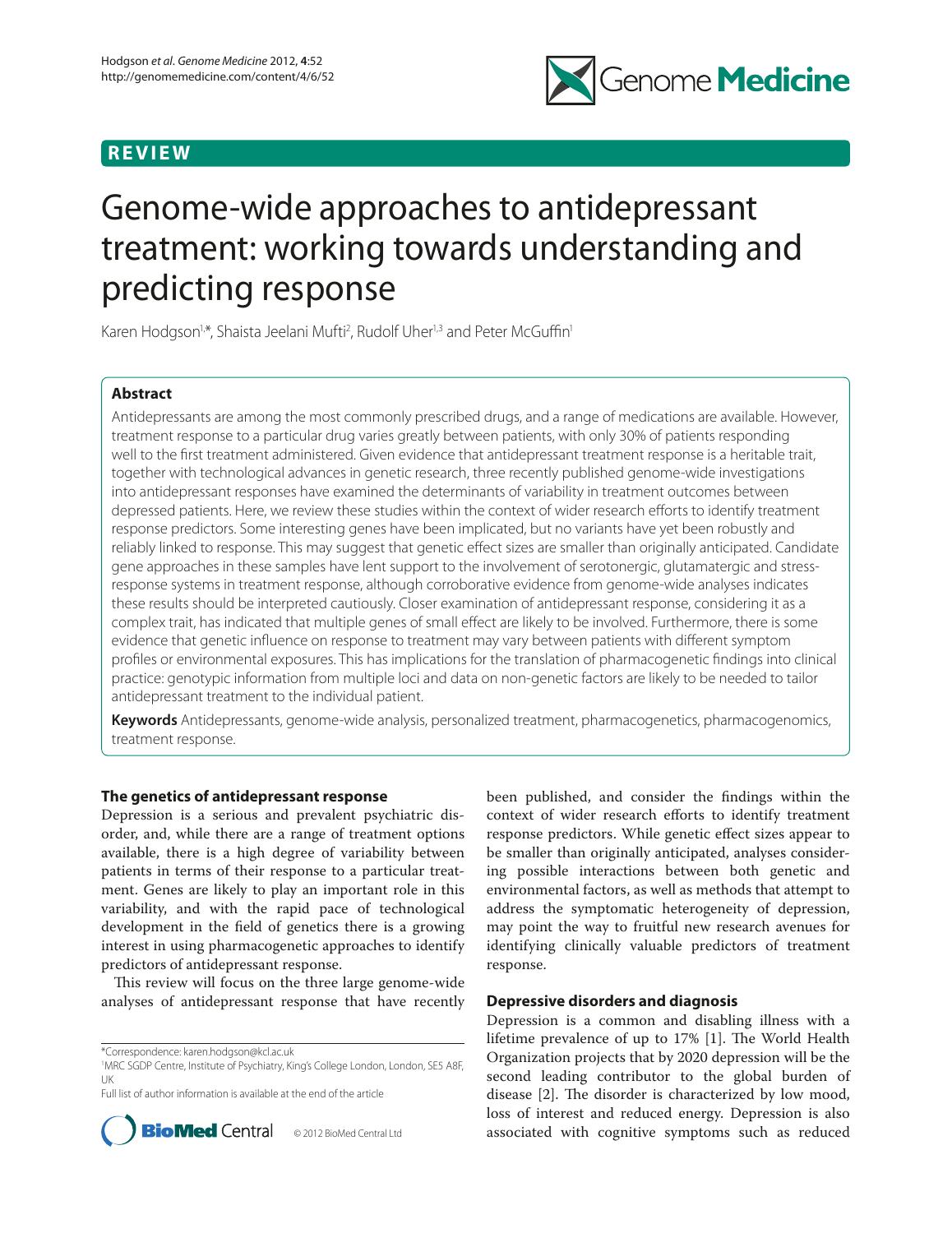#### **Table 1. Symptoms and classification of depression**

| Depressive symptoms                             | DSM-IV classification of<br>depressive episode | ICD-10 classification of<br>depressive episode                        |
|-------------------------------------------------|------------------------------------------------|-----------------------------------------------------------------------|
| (1) Depressed mood for at least 2 weeks         | Five or more symptoms, including (1) or (2)    | Mild: four or more symptoms, including two of (1), (2) or (3)         |
| (2) Loss of interest and enjoyment              |                                                | Moderate: six or more symptoms, including two of (1), (2) or (3)      |
| (3) Increased fatigability                      |                                                | Severe: eight or more symptoms, including (1), (2) and (3)            |
| (4) Loss of confidence/self-esteem <sup>a</sup> |                                                |                                                                       |
| (5) Self-reproach/guilt                         |                                                |                                                                       |
| (6) Suicidal thoughts or intent                 |                                                |                                                                       |
| (7) Reduced concentration/indecisiveness        |                                                |                                                                       |
| (8) Agitation                                   |                                                |                                                                       |
| (9) Sleep disturbance                           |                                                |                                                                       |
| (10) Altered appetite                           |                                                |                                                                       |
| Course                                          | Single episode or recurrent                    | Single episode or recurrent                                           |
| Additional specifiers                           | With/without psychotic features <sup>b</sup>   | With/without psychotic features <sup>b</sup> (severe depression only) |
|                                                 | With/without catatonic features                | With/without somatic symptoms                                         |
|                                                 | With/without atypical features                 |                                                                       |
|                                                 | With/without postpartum onset                  |                                                                       |

<sup>a</sup>This symptom is not outlined in DSM-IV; <sup>b</sup>patients with psychotic features are generally excluded from the studies detailed in this review. DSM-IV, *Diagnostic and Statistical Manual of Mental Disorders*, 4th edition [3]; ICD-10, *International Classification of Diseases*, 10th revision [4].

concentration, low self-esteem and suicidal ideations, as well as somatic symptoms such as early morning wakening, and loss of appetite and libido. There is a relatively high degree of symptomatic heterogeneity between depressed patients, with some showing 'atypical' features such as increased sleep and appetite.

Both the *Diagnostic and Statistical Manual of Mental Disorders*, 4th edition (DSM-IV) [3], and the *International Classification of Diseases*, 10th revision (ICD-10) [4], give classification criteria for depression (Table 1). The disorder is considered a single diagnostic entity, and the separation of depression into 'neurotic' and 'endogenous' subtypes has fallen out of favor. However, other additional specifiers can be used within both classification systems to more precisely describe patients. To establish if a patient fulfils the criteria for depression as defined in DSM-IV or ICD-10, the majority of research studies use structured or semistructured diagnostic interviews such as the Schedules for Clinical Assessment in Neuropsychiatry [5] or the Composite International Diagnostic Interview [6]. These methods attempt to achieve both diagnostic validity and reliability.

Nevertheless, definitions of depression should not be considered absolute or immutable; there is continued debate over the best way to understand and define the illness. Indeed there is an ongoing research effort to confirm whether depression is best considered as a homogeneous clinical entity, given the variability seen between patients in terms of symptoms, course of illness and treatment response.

In order to measure symptoms and establish treatment response over time, numerous assessment tools are available, including clinician-rated scales such as the Hamilton Depression Rating Scale (HAM-D) [7], as well as selfreport alternatives such as the Beck Depression Inventory (BDI) [8]. However, there are differences in the items included in each of these scale, as well as variability in the weightings given to certain symptoms, reflecting the lack of consensus regarding the core features of depression.

#### **Antidepressant treatment options**

There are various treatment options for depressed patients, including pharmacotherapy, psychological treatments and, in more severe cases, electroconvulsive therapy. To date, however, the majority of work looking at genetic predictors of response has focused on pharmacological treatments. The main classes of commonly used antidepressant medications are tricyclic antidepressants (TCAs), selective serotonin reuptake inhibitors (SSRIs), and serotonin-norepinephrine reuptake inhibitors (SNRIs) (Table 2).

TCAs act by blocking both norepinephrine and serotonin transporters. This inhibits reuptake of these two neurotransmitters into the presynaptic neuron, so increasing available levels in the synaptic cleft to bind to postsynaptic receptors. TCAs also act as antagonists at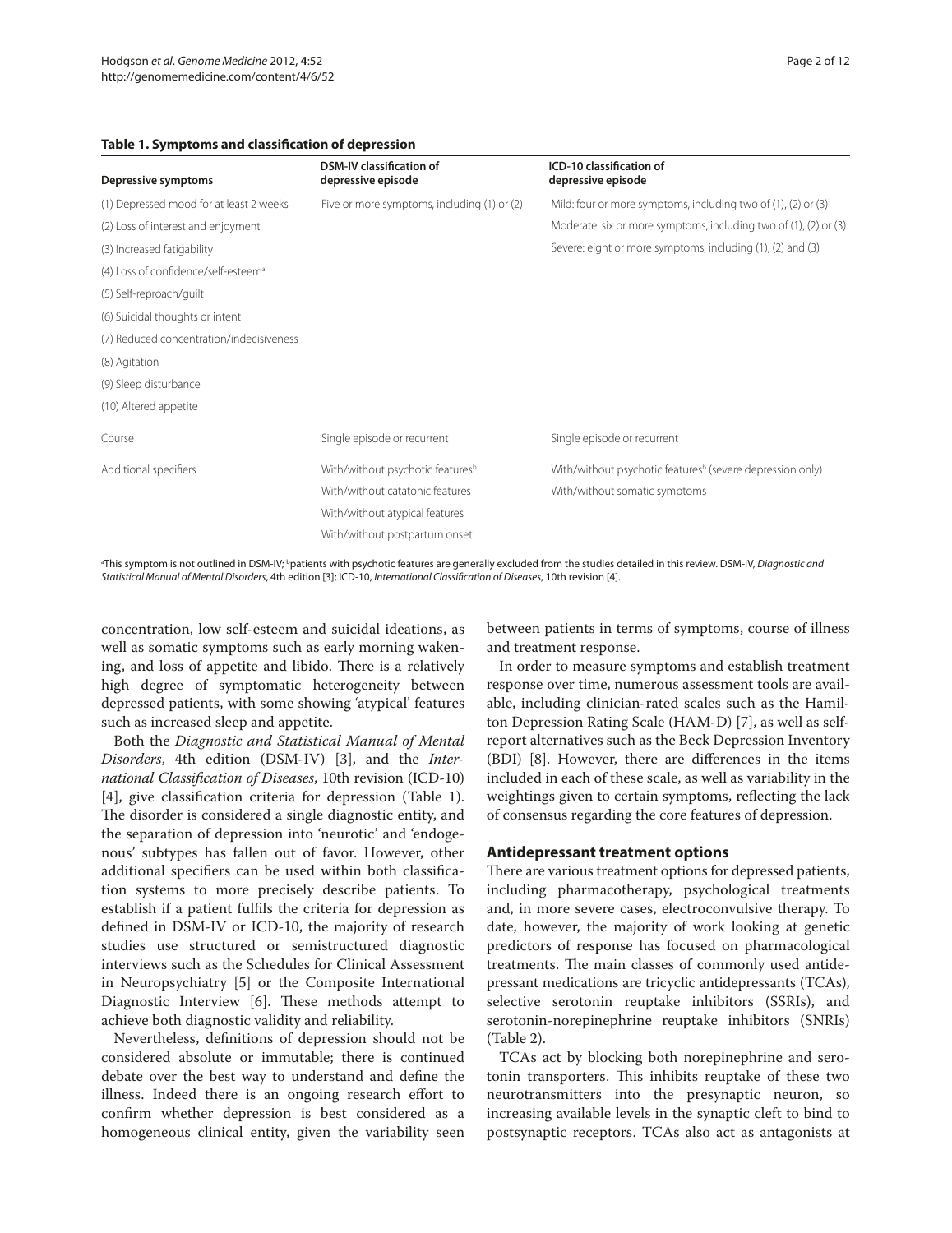| Antidepressant class                                    | <b>Examples</b>                                                    | Mode of action                                                                                                                                         | <b>Adverse effects</b>                                                                                                     |
|---------------------------------------------------------|--------------------------------------------------------------------|--------------------------------------------------------------------------------------------------------------------------------------------------------|----------------------------------------------------------------------------------------------------------------------------|
| Tricyclic antidepressants (TCAs)                        | Nortriptyline, amitriptyline,<br>imipramine, dothiepin             | Block norepinephrine and serotonin<br>reuptake transporters; also antagonize<br>serotoninergic, histaminergic, adrenergic<br>and cholinergic receptors | Common side effects include dry mouth and<br>constipation; cardiovascular issues can occur;<br>fatal in overdose           |
| Selective serotonin reuptake<br>inhibitors (SSRIs)      | Fluoxetine, sertraline,<br>paroxetine, citalopram,<br>escitalopram | Block serotonin reuptake transporters;<br>more selective than TCAs                                                                                     | Common side effects include nausea, sexual<br>dysfunction; lower cardiotoxicity than TCAs<br>(therefore safer in overdose) |
| Serotonin-norepinephrine<br>reuptake inhibitors (SNRIs) | Venlafaxine, duloxetine                                            | Block norepinephrine and serotonin<br>reuptake transporters; more selective than<br><b>TCAs</b>                                                        | Common side effects similar to SSRIs; also<br>associated with increased blood pressure                                     |

serotonergic, histaminergic, cholinergic and adrenergic receptors. However, these actions are associated with commonly reported side effects (such as dry mouth and constipation). Furthermore, in some cases TCAs can cause cardiovascular issues and be fatal in overdose.

Given these adverse effects, SSRIs were developed to target the serotonin transporter much more selectively. SSRIs are widely used in depression, and have replaced TCAs as the first line of treatment for depression due to their more limited side-effect profile and improved safety. Nevertheless, TCAs remain useful for patients who do not respond to newer antidepressants. The dual-action SNRIs have similar selectivity and side-effect profiles to SSRIs, but inhibit the reuptake of both serotonin and norepinephrine.

The antidepressants described above have comparable average efficacy [9]. However, individuals vary widely in their response to treatments, with only an estimated 30% of patients responding sufficiently to their first treatment [10,11]. Antidepressants have a delayed onset of action, and it can take up to 8 weeks to assess treatment response [11] and, prior to commencing treatment, it is unclear which drug will produce an optimal response for a particular patient. Given the time and costs required to identify the most effective medication, together with the negative impact of multiple treatment steps (which are associated with increased risk of relapse [11]), there is considerable clinical value in identifying predictors of treatment response.

# **The role of genetics in determining antidepressant response**

While it is logistically difficult to collect the samples required to investigate whether antidepressant treatment response is a heritable trait, family studies looking at response to antidepressants indicate that variability in response to these medications is likely to be at least partially genetic in nature [12,13]. Given this evidence, a growing number of studies are investigating which genes might determine antidepressant treatment response. This research has the dual aims of better understanding how these drugs exert their therapeutic action, and enabling individualized treatment recommendations.

### **Pharmacogenomic approaches**

One key recent development within the rapidly evolving area of genetic research is the ability to perform genomewide tests of association, where variation across the entire genome is explored in relation to a particular phenotype (in this case, antidepressant treatment response). Genotyping is performed at 500,000 to upwards of 1 million single nucleotide polymorphisms (SNPs), as made possible by commercially available microarray technology (for example: Affymetrix, South San Francisco, CA, USA; Illumina Inc., San Diego, CA, USA). Genomic approaches allow researchers to explore genetic variation in a hypothesis-free fashion, with no requirement to preselect genes of interest. If previously unsuspected genes are found to be associated with variability in treatment response through these systematic analyses, 'pharmacogenomics' has the potential to push forward scientific understanding of how antidepressants work. To date there have been three key genome-wide association studies (GWASs) of antidepressant treatment response [14-16], as summarized in Figure 1.

#### **Sequenced Treatment Alternatives to Relieve Depression**

The US-based Sequenced Treatment Alternatives to Relieve Depression (STAR\*D) project [17] enrolled a total of 4,041 treatment-seeking adults. All patients included in the study had a diagnosis of non-psychotic major depressive disorder (as confirmed by DSM-IV criteria), scoring greater than 14 on the HAM-D (that is, suffered from moderate to severe depression). Among the sample, there were high rates of chronic or recurrent depression. STAR\*D had a multistep design; all patients received citalopram (an SSRI) in the first treatment level, then those without sufficient symptomatic benefit moved onto further treatment levels where they received either alternative or augmented treatment options.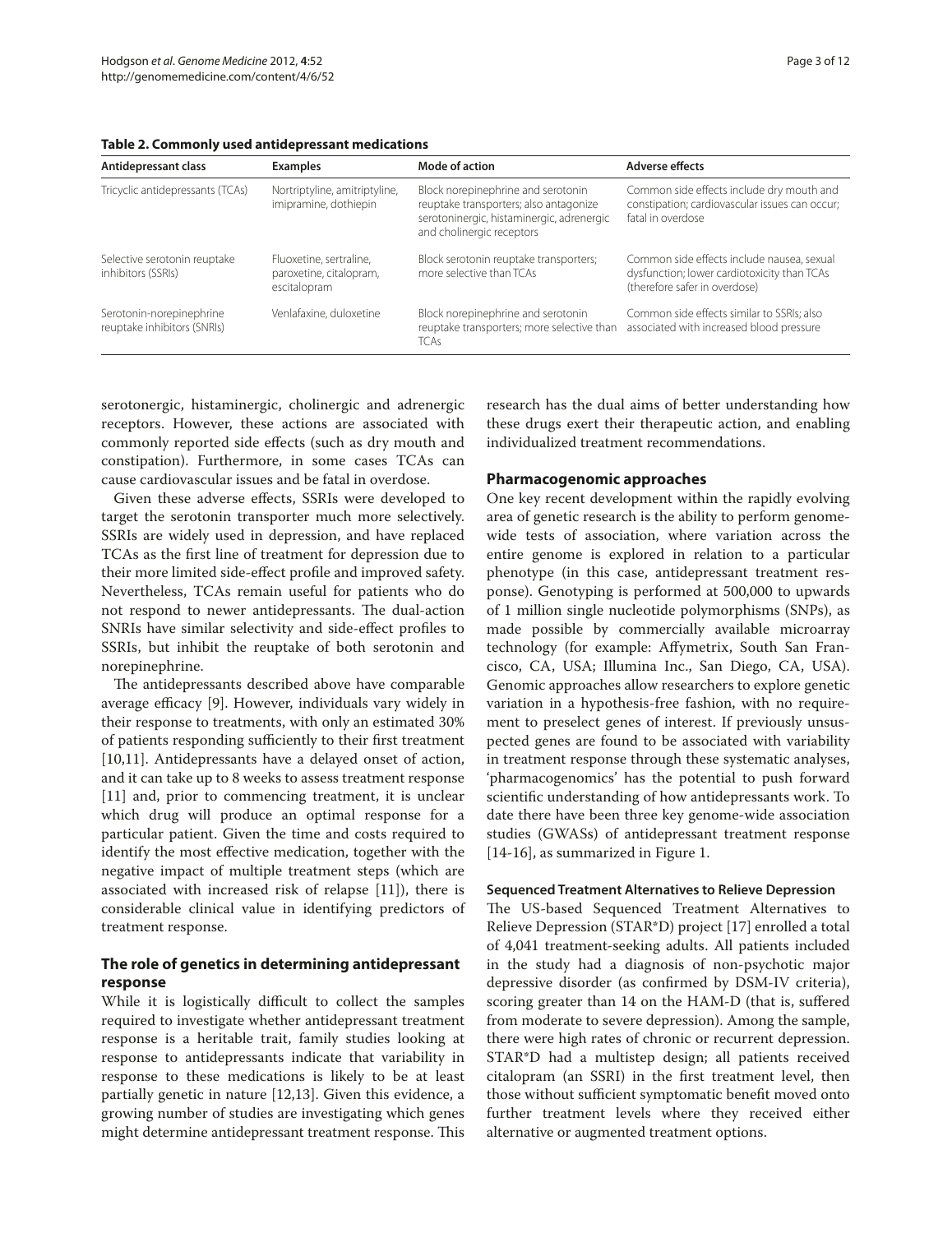

STAR\*D is the largest and longest study to ever be conducted evaluating antidepressant treatments. It was found that with first-level treatment with citalopram, approximately 30% of patients achieved remission. While the study was not expressly designed for pharmacogenetic purposes, DNA was collected from 1,953 patients, allowing a GWAS of treatment outcomes [15].

Looking at those patients who were enrolled on the trial for at least 6 weeks, the investigators elected to explore two outcome phenotypes: response and remission to citalopram treatment. Treatment response was defined as a greater than 50% reduction in scores on the Quick Inventory of Depressive Symptomatology Self-Report version (QIDS-SR) [18] at the patient's final visit, giving 883 responders and 608 non-responders. Remission was defined as scoring 5 or less on QIDS-SR at follow-up, and patients achieving remission  $(n = 743)$ were compared against those classified as nonresponders. Genotyping was performed on either the Affymetrix 500K or 5.0 Human SNP arrays, and 430,198 SNPs were used in the genome-wide analysis. The study was designed to be representative of the ancestral diversity within the US population and so stringent statistical controls for population stratification were required.

Three SNPs were associated with treatment response at a suggested level of significance  $(P < 1 \times 10^{-5})$ , and these same SNPs were also among the top 25 hits associated with the remission phenotype (however, it should be noted that remitters represent a subgroup of responding patients). Rs6966038, which is located near the ubiquitin protein ligase E3C gene (*UBE3C*; involved in protein ubiquitination to promote degradation [19]), was associated with response at  $P = 4.65 \times 10^{-7}$  and remission at  $P = 3.63 \times 10^{-7}$ . Rs6127921 is closest in location to the bone morphogenic protein 7 gene (*BMP7*; linked to bone development), and was associated with response at  $P = 3.45 \times 10^{-6}$  and remission at  $P = 1.07 \times 10^{-6}$ . Finally, rs809736 is an intronic SNP in the RAR-related orphan receptor alpha gene (*RORA*; a nuclear receptor [20]) and was associated with response at  $P = 8.19 \times 10^{-6}$  and remission at  $P = 7.64 \times 10^{-5}$ . There was no evidence that treatment side effects might confound the above findings.

## **Munich Antidepressant Response Signatures**

The Munich Antidepressant Response Signatures (MARS) study is a German pharmacogenomic project, with genome-wide data available for 339 inpatients with either major depression or bipolar disorder (11.2%) [14]. The majority of patients were German (85.1%), and all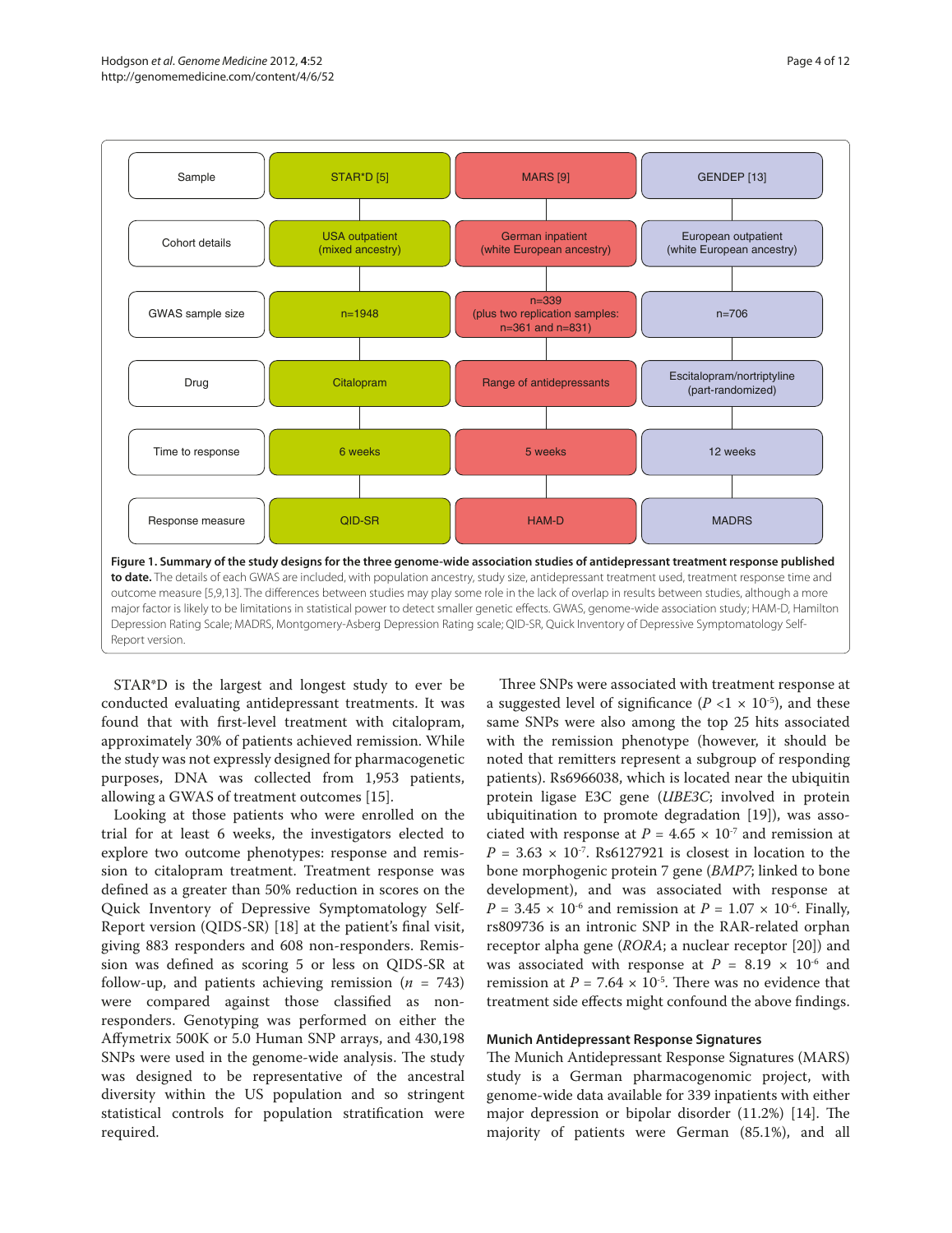reported white European ancestry. The study was naturalistic in design; patients were treated with a range of antidepressants. Depression symptoms were measured using the HAM-D [7] and three outcome phenotypes were considered: early partial response (HAM-D score improvement greater than 25% after 2 weeks), response (greater than 50% improvement in scores after 5 weeks) and remission (a score of <10 on the HAM-D after 5 weeks or before hospital discharge). Genotyping was performed using the Sentrix Human-1 and HumanHap300 arrays. While MARS was a smaller study than STAR\*D, the genome-wide analysis not only used a replication sample of 361 German inpatients, but also a subsample of 832 white outpatients from the STAR\*D study to further validate findings.

The most significant association  $(P = 7.6 \times 10^7)$  was seen between early partial response and rs6989467, a SNP in the 5' region of the cadherin 17 gene (*CDH17*; encoding a calcium-dependent membrane-associated glycoprotein). Looking across all three phenotypes, the SNP most consistently associated with treatment outcome was  $rs1502174 (P = 8.5 \times 10^{-5})$ , located downstream of *EPHB1* (encoding ephrin type-B receptor 1 protein, a transmembrane protein involved in developmental processes in the nervous system).

# **Genome Based Therapeutic Drugs for Depression**

The Genome Based Therapeutic Drugs for Depression (GENDEP) study is a European, multicenter, 12-week study with two active pharmacological treatment arms (for further details see [21]). A total of 811 outpatients with moderate to severe depression received one of two antidepressants, nortriptyline (a TCA) or escitalopram (an SSRI), in a partially randomized design. The primary outcome measure was the clinician-rated Montgomery-Asberg Depression Rating scale (MADRS) [22], on which each patient was measured weekly. For the pharmacogenomic analysis [16], treatment response was defined using percentage change in the MADRS from baseline to week 12 of the study and genome-wide data were available (using the Illumnia Human610 Quad chip) for 706 patients, 394 of whom were taking escitalopram and 312 nortriptyline. In a whole-sample analysis, associations at a suggestive level of significance were seen in intergenic regions on chromosome 1 (rs2136093, rs6701608, rs2136094) and chromosome 10 (rs16920624, rs11598854, rs7081156). However, when drug-specific analyses were performed, a genome-wide significant association with nortriptyline response was seen with an intronic SNP (rs 2500535) contained within the *UST* gene. *UST* encodes uronyl-2-sulphotransferase, an enzyme with an important link to neurotrophic mechanisms [23]. This SNP also reached suggested levels of significance when testing gene-drug interactions (that is, the SNP differentially predicted treatment outcome with escitalopram and nortriptyline). The best performing SNP within the escitalopram-specific analysis was rs1126757  $(P = 2.83 \times 10^{-6})$ , a synonymous SNP within the coding region of the *IL11* (interleukin 11) gene. Interleukins are neuropoietic cytokines involved in inflammatory responses, and inflammation processes have been associated with depression [24].

Across these three pharmacogenomic studies, only one genome-wide significant finding was observed (the relationship between *UST* and response to nortriptyline in GENDEP), and, as can been seen from Table 3, there is no overlap between the three samples in the observed suggestive genetic signals. This may be due to differences in sample characteristics (inpatients versus outpatients, variation in cohort ancestry), the antidepressant treatment received (medication taken, length of time receiving drug), or analysis approach (treatment outcome definitions used). Alternatively, this could simply reflect the role of chance; even with true genetic associations, when looking at *P*-values for over 500,000 markers, the 'top hits' of a genome-wide study can be highly unstable. An additional consideration when assessing pharmacogenomic research is that sample sizes are still very small in comparison with cohorts collected in the field of disease genetics. Studies looking at drug-response phenotypes are limited by the greatly increased cost of sample collection (for example, due to the requirement of following patients over a period of time to assess treatment response) and so the cohorts collected to date may not be sufficiently large to detect the genetic effects that influence treatment response at a genome-wide level of significance.

# **Candidate gene approaches**

By testing for genetic association at over 500,000 SNPs, genome-wide analyses must compensate for the very large number of hypotheses tested with an appropriate adjustment of the significance thresholds used (generally set at  $P < 5 \times 10^{-8}$ ) [25]. Aiming to avoid this multiple hypothesis testing burden, candidate gene studies preselect appropriate genes of interest. Although this hypothesis-driven method cannot reveal novel treatment pathways, this approach is better powered to detect genes with smaller effect sizes. There is a lot of published literature on candidate genes in antidepressant response. However, candidate gene studies are vulnerable to publication bias, where the same few 'favorite' genes have been repeatedly tested in many small cohorts, with only the more interesting (generally significant) results being published. Therefore, when interpreting results, key considerations are replication and sample size (as emphasized by Horstmann and Binder [26]). Given this, the focus is placed on replicated candidate gene findings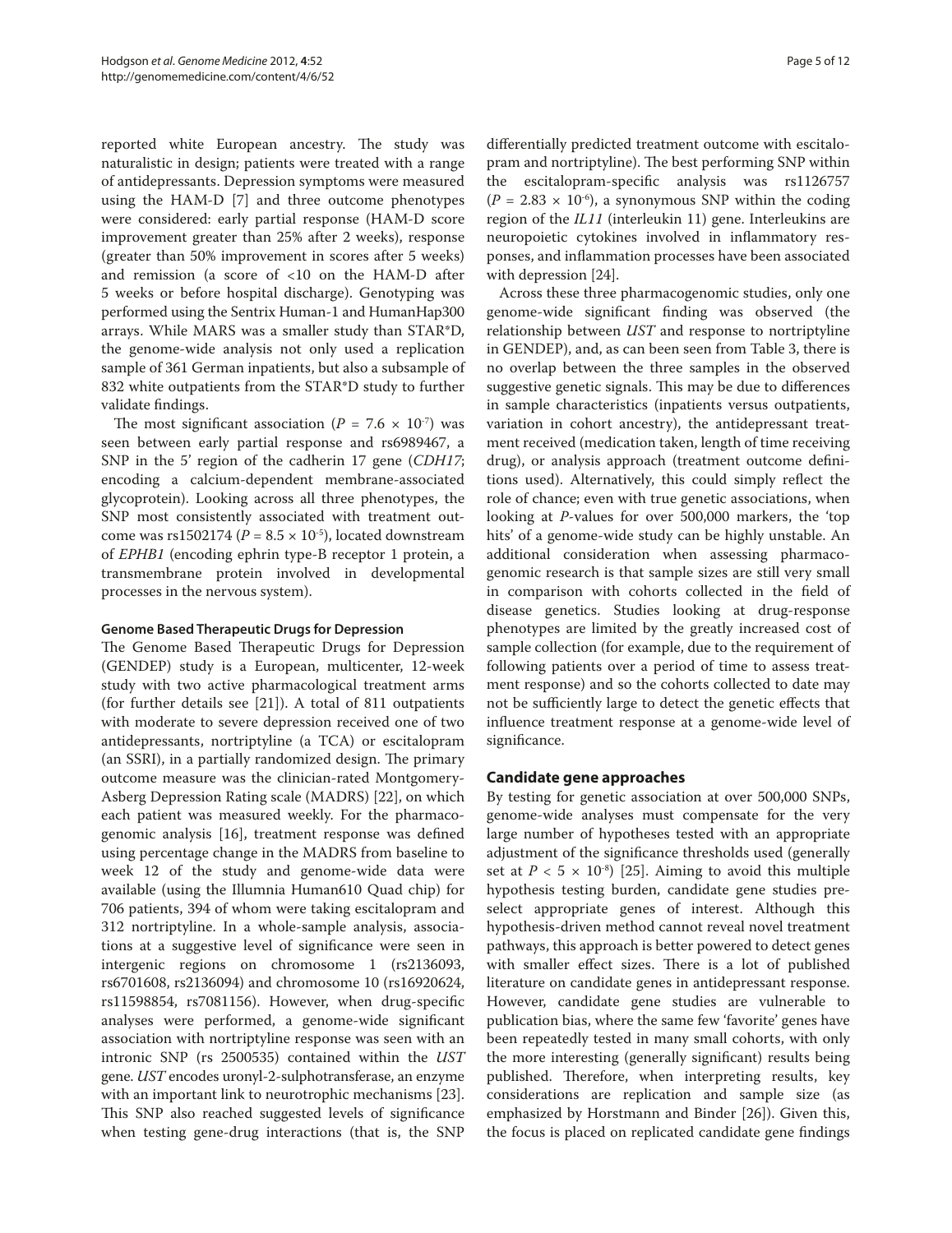| Sample             | <b>GWAS</b><br>sample size<br>(N)                          | <b>Microarray</b><br>used                      | Primary<br>outcome<br>measure | Response<br>phenotype<br>definition                                                 | SNPs reaching suggestive levels<br>of significance (nearest gene) |                                                                                                                                                                           |
|--------------------|------------------------------------------------------------|------------------------------------------------|-------------------------------|-------------------------------------------------------------------------------------|-------------------------------------------------------------------|---------------------------------------------------------------------------------------------------------------------------------------------------------------------------|
| STAR*D [5]         | 1.948                                                      | Affymetrix 500K/5.0<br>human SNP arrays        | OID-SR                        | Response: >50%<br>reduction in score                                                | rs6966038 (UBE3C), rs6127921 (BMP7), rs809736<br>(RORA)           |                                                                                                                                                                           |
|                    |                                                            |                                                |                               | Remission: score <5                                                                 |                                                                   |                                                                                                                                                                           |
| MARS [9]           | 339 (two<br>replication<br>samples, N=361<br>and $N=831$ ) | Sentrix Human-1<br>and HumanHap300<br>BeadChip | HAM-D                         | Early partial response:<br>>25% reduction in<br>score after 2 weeks of<br>treatment | rs6989467 (CDH17) <sup>a</sup> , rs1502174 (EPHB1)                |                                                                                                                                                                           |
|                    |                                                            |                                                |                               | Response: >50%<br>reduction in score                                                |                                                                   |                                                                                                                                                                           |
|                    |                                                            |                                                |                               | Remission: score <10                                                                |                                                                   |                                                                                                                                                                           |
| <b>GENDEP [13]</b> | 706                                                        | Illumina 610 array                             | <b>MADRS</b>                  | Percentage change from<br>baseline to week 12                                       |                                                                   | Whole-sample analysis rs2136093, rs6701608 and<br>rs2136094 (intergenic, on<br>chromosome 1)<br>rs16920624, rs11598854 and<br>rs7081156 (intergenic, on<br>chromosome 10) |
|                    |                                                            |                                                |                               |                                                                                     | Escitalopram-specific<br>analysis                                 | rs1126757 (IL11)                                                                                                                                                          |
|                    |                                                            |                                                |                               |                                                                                     | Nortriptyline-specific<br>analysis                                | rs2500535 (UST)                                                                                                                                                           |
|                    |                                                            |                                                |                               |                                                                                     | Gene-by-drug analysis                                             | rs2500535 (UST)                                                                                                                                                           |

#### **Table 3. Genome-wide association studies of antidepressant treatment response**

a Only associated with early partial response. GWAS, genome-wide association study; HAM-D, Hamilton Depression Rating Scale; MADRS, Montgomery-Asberg Depression Rating scale; QID-SR, Quick Inventory of Depressive Symptomatology Self-Report version; SNP, single nucleotide polymorphism.

emerging from large cohort studies (Table 4). We describe findings for two genes involved in serotonergic pathways (*SLC6A4* and *HTR2A*), one gene linked to the hypothalamic-pituitary-adrenal axis (*FKBP5*) and one glutamatergic receptor gene (*GRIK4*).

#### *SLC6A4*

The serotonin transporter is a key target for many antidepressants (including SSRIs, SNRIs and TCAs), and so the gene encoding this protein (*SLC6A4*) represents a prominent candidate gene for pharmacogenetics. In the promoter region of this gene there is a repeat polymorphism comprising a 44 bp deletion [27], known as 5HTTLPR (serotonin transport-linked polymorphic region). This variant was first associated with treatment response by Smeraldi *et al*. [28], a finding supported by a meta-analysis in 2007 [29]. However, when 5HTTLPR was examined within large cohort samples, the results were mixed. Within the GENDEP sample, the polymorphism did indeed predict treatment outcome, but only for those patients on escitalopram [30]. Sex-specific analysis suggested that this effect was concentrated in males. Furthermore, an additional variant (rs2020933) within the *SLC6A4* gene also demonstrated a significant effect on treatment outcome.However, other large studies report conflicting results. The Genetic and Clinical Predictors of Treatment Response in Depression (GenPod)

project is a pharmacogenetic study based in the UK, where genotypic and outcome data are available for 520 patients, randomized to receive citalopram or reboxetine [31]. Reports from GenPod as well as those from STAR\*D [32] found no association between 5HTTLPR and treatment outcome. Inconsistent findings could result from ethnic variability [33] or differences in outcome response definitions, but in the recent meta-analysis by Taylor *et al*. [34], including both GENDEP and STAR\*D data (although not GenPod), a weak effect of 5HTTLPR genotype on remission did not reach significance once potential publication bias was accounted for.

# *HTR2A*

Another serotonergic gene that has been implicated in antidepressant response is *HTR2A*. This encodes the serotonin receptor 2A, which is downregulated by antidepressant treatment in parallel with clinical improvement [35]. A significant association between a marker in the *HTR2A* gene and treatment outcomes was observed when looking at 68 candidate genes (768 SNPs) in the STAR\*D cohort (*n* = 1,297) [36]. A significant association was seen between rs7997012 and treatment response (the association with remission was not significant), and other markers within this gene also reached suggested levels of significance. Given differences in allele frequencies, the authors suggested that *HTR2A* may play a role in the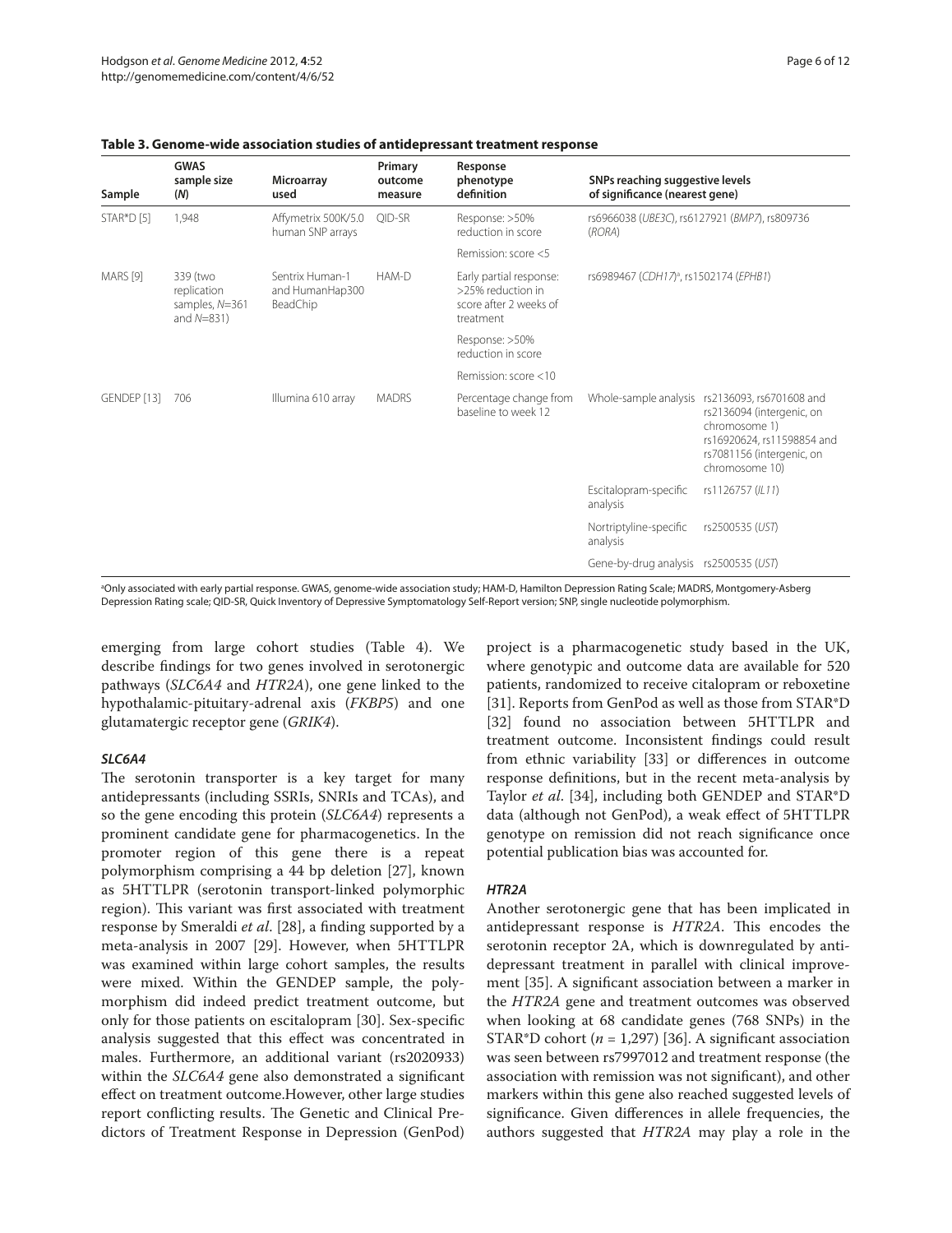| Gene                                                                                       | Study                 | Drug                          | Sample size                   | Significant association                            |
|--------------------------------------------------------------------------------------------|-----------------------|-------------------------------|-------------------------------|----------------------------------------------------|
| SLC6A4 (solute carrier family 6<br>(neurotransmitter transporter,<br>serotonin), member 4) | STAR*D <sub>[1]</sub> | Citalopram                    | 1,775                         | No (but see [2])                                   |
|                                                                                            | GENDEP <sup>[3]</sup> | Escitalopram                  | 450                           | 5HTTLPR, rs2020933                                 |
|                                                                                            |                       | Nortriptyline                 | 345                           | No                                                 |
|                                                                                            | GenPod [4]            | Citalopram/reboxetine         | 520                           | No                                                 |
| HTR2A (5-hydroxytryptamine<br>(serotonin) receptor 2A, G-protein-<br>coupled)              | STAR*D <sub>[5]</sub> | Citalopram                    | 1,297                         | rs7997012 (also see [6])                           |
|                                                                                            | MARS [7]              | Various                       | 451 (plus replication sample) | rs7997012: reverse allelic association<br>to $[5]$ |
|                                                                                            | GENDEP <sup>[3]</sup> | Escitalopram                  | 422                           | rs931623, rs2224721                                |
| FKBP5 (FK506 binding protein 5)                                                            | STAR*D <sub>[8]</sub> | Citalopram                    | 1,809                         | rs4713916                                          |
|                                                                                            | MARS [9]              | Various                       | 294 (plus replication sample) | rs1360780, rs3800373, rs4713916                    |
|                                                                                            | GENDEP <sup>[3]</sup> | Escitalopram or nortriptyline | 733                           | No                                                 |
| GRIK4 (glutamate receptor,                                                                 | STAR*D <sub>[6]</sub> | Citalopram                    | 1,816                         | rs1954787                                          |
| ionotropic, kainate 4)                                                                     | <b>MARS [10]</b>      | Various                       | 300                           | No                                                 |

**Table 4. Candidate gene studies of antidepressant treatment response undertaken in large cohorts**

racial differences in treatment response found in their mixed-ancestry sample. The top two SNPs implicated in STAR\*D were also followed up in the MARS cohort [37]. In a combined sample of 637 inpatients (as in the genome-wide analysis, a second independent German sample was used in addition to the 451 patients recruited as part of the MARS project) a significant association was seen between rs7997012 and both remission and response phenotypes. In that report, however, the allele association was the inverse of that observed in STAR\*D; in MARS the AA genotype was associated with impaired treatment response whereas in STAR\*D the G allele was associated with impaired treatment response.

When *HTR2A* was examined in the GENDEP cohort, as part of an analysis looking at 10 different candidate genes (*n* = 760), once again an association was seen with treatment outcomes, but there was no replication of the specific allelic relationship seen in STAR\*D [38]. In an escitalopram-specific analysis, no association was observed with the rs7997012 SNP. Instead, two intronic markers in the *HTR2A* gene (rs931623 and rs2224721, which are in linkage disequilibrium) were both significantly associated with response to the SSRI. Therefore, while several studies indicated a relationship between genetic variation in the *HTR2A* gene and treatment response, there has been no replicated evidence that specific variants confer increased likelihood of favorable outcomes. Further attempts at replication in large cohorts are needed to clarify this issue, and it may also be valuable to perform sequencing in this region in an attempt to identify the causal variant that might underlie these findings. Interestingly, Murphy *et al*. [39] have implicated genetic variation in *HTR2A* in side effects to the SSRI paroxetine. Thus, the potentially confounding effects of treatment discontinuation should also be considered.

# *FKBP5*

In addition to serotonergic pathways, the hypothalamicpituitary-adrenal (HPA) axis has also been implicated in antidepressant treatment response [40]. When looking across eight genes in the HPA axis in the MARS sample [41], significant associations were observed between treatment outcomes and three SNPs within the glucocorticoid-receptor-associated co-chaperone gene *FKBP5* (rs1360780, rs3800373 and rs4713916). Follow-up work demonstrated that these SNPs were linked to increased intracellular expression of *FKBP5*, which leads to regulation of the HPA axis via adaptive changes in the glucocorticoid receptor. This evidence supports the proposal that effective antidepressant treatment may involve modulation of the HPA axis. Examination of these three SNPs in STAR\*D replicated the association between rs4713916 and remission [42], and it was noted that the linkage disequilibrium patterns observed in the mixedancestry sample of STAR\*D could suggest that the causal variant underlying this relationship may lie in the promoter region of the gene. However, the association with *FKBP5* was not replicated in GENDEP [38]. As part of a ten-candidate gene analysis, the HPA axis genes *FKBP5* and *NR3C1* (which encodes the glucocorticoid receptor) were both examined. In a whole-sample analysis, no associations between treatment response and any of the markers tested in the *FKBP5* gene (including the rs1360780 SNP implicated by Binder *et al.* [41]) were identified, although two SNPs within *NR3C1* were associated at suggested levels of significance (rs852977 and rs10482633).

#### *GRIK4*

The final gene implicated in these large cohort studies of antidepressant treatment response is *GRIK4*, a gene encoding glutamatergic receptor, kainate 4. Paddock *et*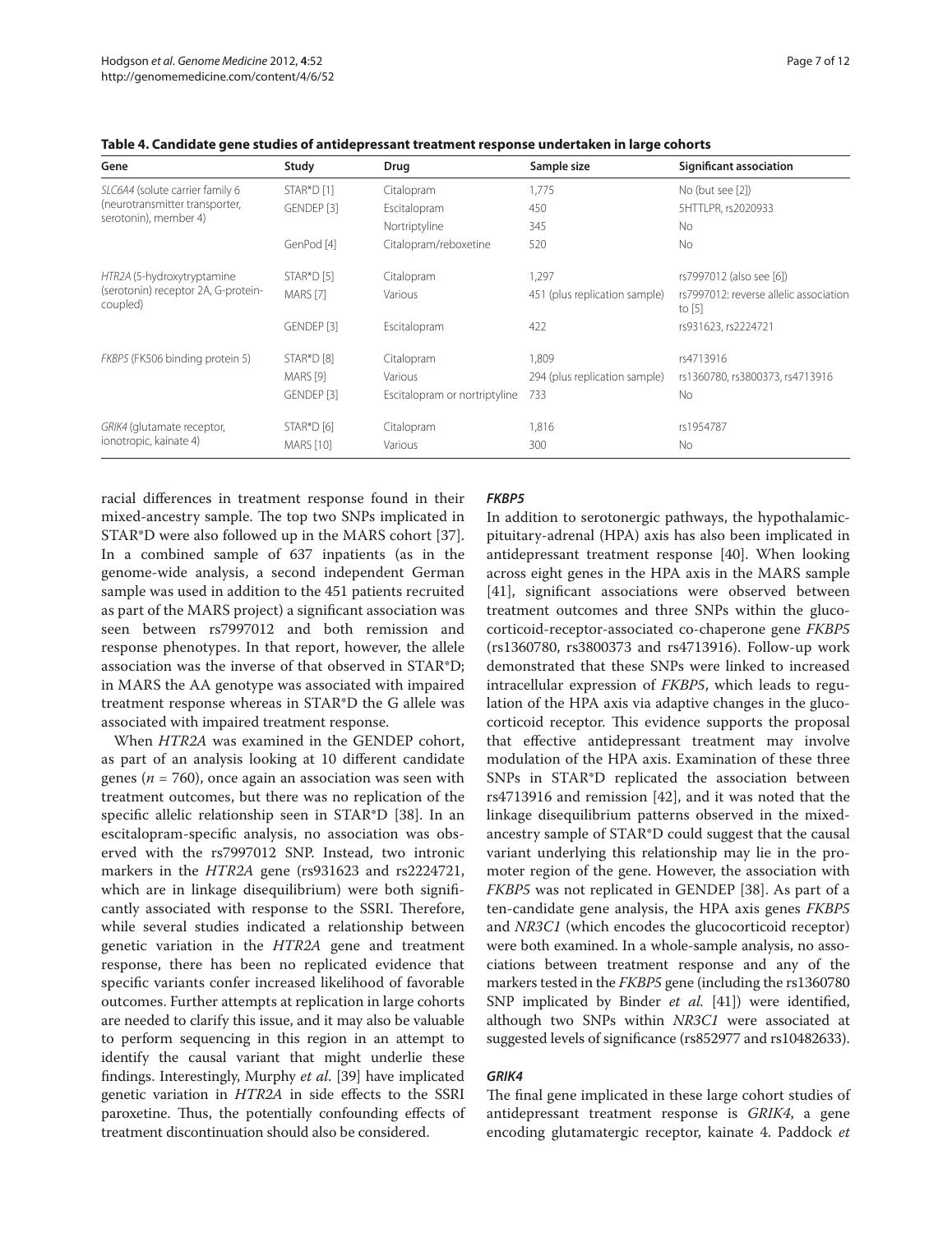*al.* [43] examined the 68 candidate genes previously considered in the STAR\*D sample [36], but were able to incorporate genetic data from a second wave of genotyping, taking the sample size from 1,297 to 1,816. The authors not only replicated the *HTR2A* signal outlined above [36], but also reported evidence implicating rs1954787 within *GRIK4* in this enlarged sample. The glutamatergic system has previously been considered within treatment response pathways [44] and this association could lend weight to this hypothesis, but, as highlighted, further replication is crucial. It was also observed that the combined effect of *GRIK4* and *HTR2A*  on treatment outcomes was more robust than when each gene was considered separately.

Despite the evidence above linking candidate genes and treatment outcome, if these findings were true, it would be expected that there would be a consistent pattern of associations seen across GWASs. Nevertheless, in both the STAR\*D and GENDEP genome-wide analyses [15,16], *a priori* candidate genes did not show associations with treatment outcomes above the levels expected by chance (although the STAR\*D analysis does draw attention to 'nominally significant' associations with several SNPs of interest in the *HTR2A* gene). Although meta-analyses are needed, the results so far indicate that the current genes of interest do not exert a sizable direct effect on antidepressant treatment response.

# **Gene-gene interactions**

Alternatively, the observation of combined effects of *GRIK4* and *HTR2A* in the STAR\*D sample may indicate that genetic variation has a more complex relationship with treatment outcomes. Horstmann *et al.* [45] used data from MARS to consider whether three of the genes highlighted in these large cohort studies (*HTR2A*, *GRIK4* and *FKBP5*) may contribute to treatment response variability, in an additive or interactive fashion (Figure 2). While the specific SNPs in *HTR2A* and *GRIK4* implicated in the STAR\*D sample did not replicate in MARS, when looking across all the variants analyzed in each gene, significant associations with treatment response were found. Exploring the most predictive SNPs, the best-fitting model of genetic moderation of treatment response included a main effect of *GRIK4* genotype, and two interaction terms, between *GRIK4* and *FKBP5*, and *GRIK4* and *HTR2A*. This three-SNP interaction model accounted for 13.1% of the variation in treatment response, a substantial improvement over simpler, main effect models. This supports the proposal that antidepressant treatment response phenotypes are influenced by multiple genes, and that these genes are likely to have both independent and interactive (or epistatic) effects. This idea was also investigated in the MARS sample where a multilocus analysis was used to score patients as possessing high or low numbers of response alleles, based on the top 310 most informative SNPs in their GWAS analysis [14].

It has been calculated that STAR\*D and GENDEP are powered to detect single SNP main effects on general treatment response that are clinically significant in size [46]. However, it now seems likely that treatment response is a complex trait that is not determined by a single genetic variant, but results from multiple interacting genetic effects. In which case, the failure of pharmacogenetic and pharmacogenomic approaches to identify any replicated genetic variants associated with clinically meaningful effects on treatment response may be because studies are underpowered to detect these effects.

# **Gene-environment interactions in predicting treatment response**

Effects at one gene locus may not only be moderated by other genetic variants, but may also be dependent on environmental exposures. Environments such as stressful life events (SLEs) have been associated with depression [47], and investigations into this relationship have indicated that 5HTTLPR moderates the effect of SLEs on the emergence of depressive symptoms [48,49]. Mandelli *et al*. [50] reported initial evidence that this same interaction may also predict antidepressant treatment response, in a sample of 159 mood-disorder patients treated with an SSRI. This interaction between SLEs and 5HTTLPR was also replicated in GENDEP, although only among patients taking escitalopram, not among those taking nortriptyline [51] (Figure 2). This could suggest that the gene-environment interaction is drug-specific, and may be why no statistically significant interactions were found with 5HTTLPR in a sample of 290 patients who were receiving a range of different antidepressants [52]. Thus, it is likely that the accurate prediction of antidepressant treatment response will require the consideration of multiple factors, both genetic and environmental, and the interaction between them.

#### **Symptomatic heterogeneity in depression**

Beyond SLEs, other non-genetic factors that may influence antidepressant response, such as symptomatic differences between patients, have also been explored as potential indicators of antidepressant response. This reflects the ongoing debate as to whether depression is a single, homogeneous clinical entity. Three commonly considered subgroups, defined on their symptomatic presentation, are: melancholic depression (akin to 'endogenous' depression, with pervasive anhedonia, sleep and appetite disturbance plus diurnal variation of mood); atypical depression (with features including mood reactivity, hyperphagia and hypersomnia); and anxious depression (reflecting the high rates of anxious symptoms and co-morbid anxiety disorders seen in depression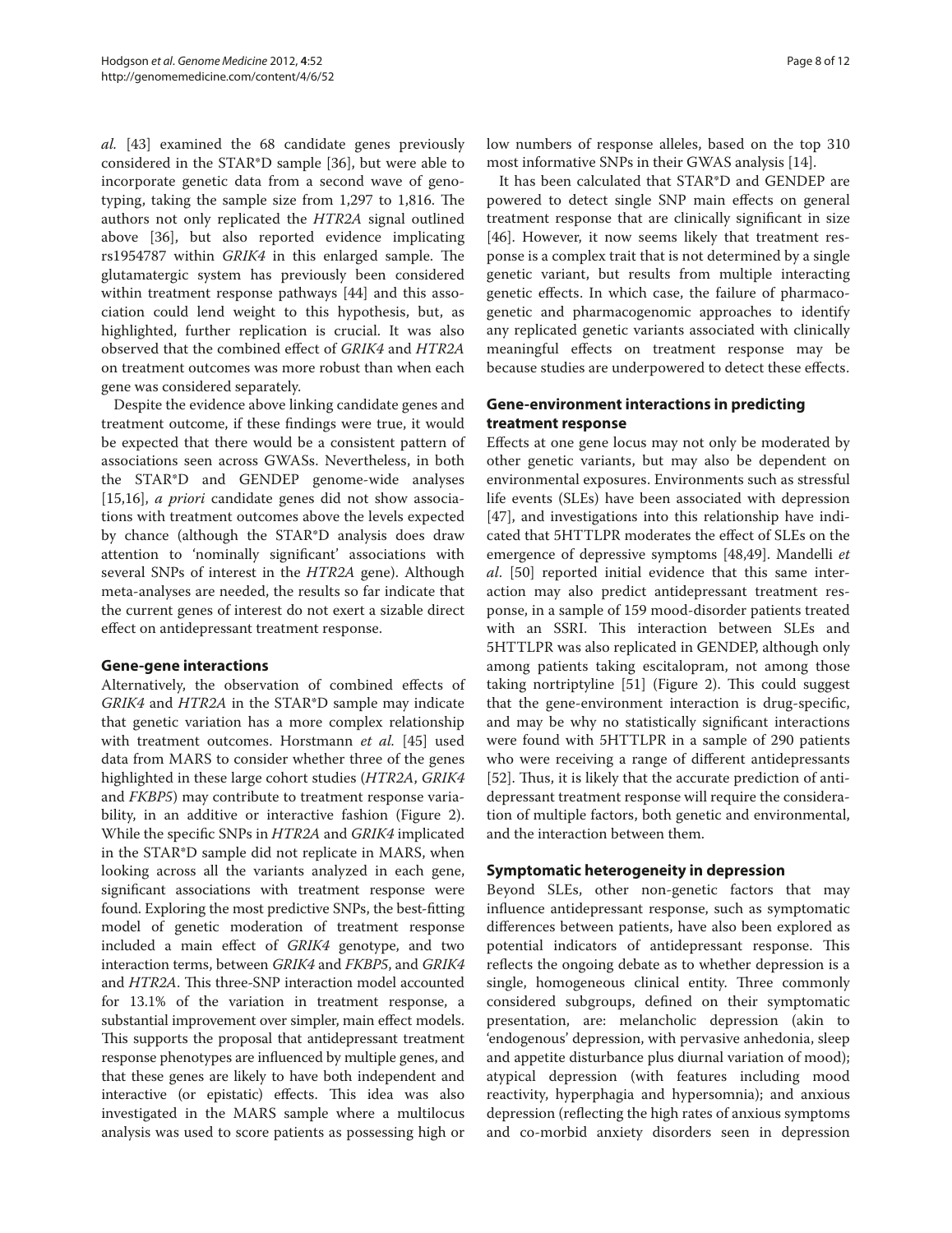

[53,54]). In the STAR\*D sample, differences in response to citalopram seen between melancholic and nonmelancholic and between atypical and non-atypical depression were accounted for by demographic and clinical factors at baseline [55,56], but anxious depression was linked to poorer treatment response [57]. However, this pattern with anxious depression is not consistently replicated [58,59]. Studies comparing the efficacy of different antidepressant drugs in these subtypes have also been inconsistent in their findings [60-63].

As noted by Uher *et al*. [46], it is important to consider not only whether associations between depression subtype and treatment response can be replicated, but also whether the observed effect sizes are sufficiently large to be of clinical value.

Interestingly, more robust predictors of treatment response were identified when the symptomatic variation in depression was explored in terms of dimensional traits (rather than the above categorical subtypes). Using detailed symptomatic data available in GENDEP, six dimensional facets of depressive symptoms were described: mood, anxiety, pessimism, interest activity (describing symptoms of indecisiveness and reduced activity), sleep and appetite [64]. The interest-activity facet was the most robust predictor of response in GENDEP; symptoms of low interest and decreased activity predicted significantly worse treatment outcomes [65]. Importantly, the association between interestactivity symptoms and treatment outcome was also replicated in the STAR\*D sample.

# **Differential response prediction**

The predictive value of the interest-activity facet is substantial enough to be of clinical importance (one additional remission could be accurately predicted for every three or four patients where interest activity was measured), and obtaining the required information is relatively inexpensive. Thus, interest-activity scores appear to be valuable in translational terms. Nonetheless, low levels of interest and activity predicted poorer outcomes for patients, regardless of which antidepressant was used. As Simon and Perlis [66] highlight, the greatest clinical utility is obtained from factors that differentially predict response to alternative treatments, as these may be used to guide treatment recommendations. Consequently, assessment of whether other treatment options might be effective in patients displaying loss of interest and decreased activity would be of translational value. Therefore, in addition to between-drug comparisons, work in 'therapygenetics' [67] (where predictors of response to talking therapies are considered) points to a potentially fruitful direction for exploring differential predictors of treatment response. If studies allowing direction comparisons between psychological and pharmacological treatments could be undertaken, response predictors with high translational value might be revealed. For example, there is preliminary evidence that the 5HTTLPR variant linked with poorer antidepressant response is associated with better response to cognitive behavioral therapy [67].

The observed heterogeneity in treatment response associated with symptomatic differences also points to interesting new avenues for pharmacogenetic research, as it may indicate that genetic moderation of response to antidepressants could be symptom-specific. For example, among patients taking nortriptyline in GENDEP, genetic variation in the beta-3 subunit of the G-protein complex (*GNB3*) was associated specifically with differences in improvement of neurovegetative symptoms (that is, symptoms relating to sleep and appetite), but was not associated with improvement in other symptom dimensions (such as observed mood or cognitive symptoms) [68]. Therefore, consideration of the symptomatic diversity encompassed by the diagnostic category of depression (possibly through dimensional rather than categorical models) may allow the identification of genetic effects on specific components of treatment response that are not otherwise seen.

# **Towards an understanding of mechanisms underlying antidepressant treatments**

Genetic research into antidepressant response not only aims to identify outcome predictors, but also provides valuable insight into the physiological processes underlying successful treatment of depression. The lack of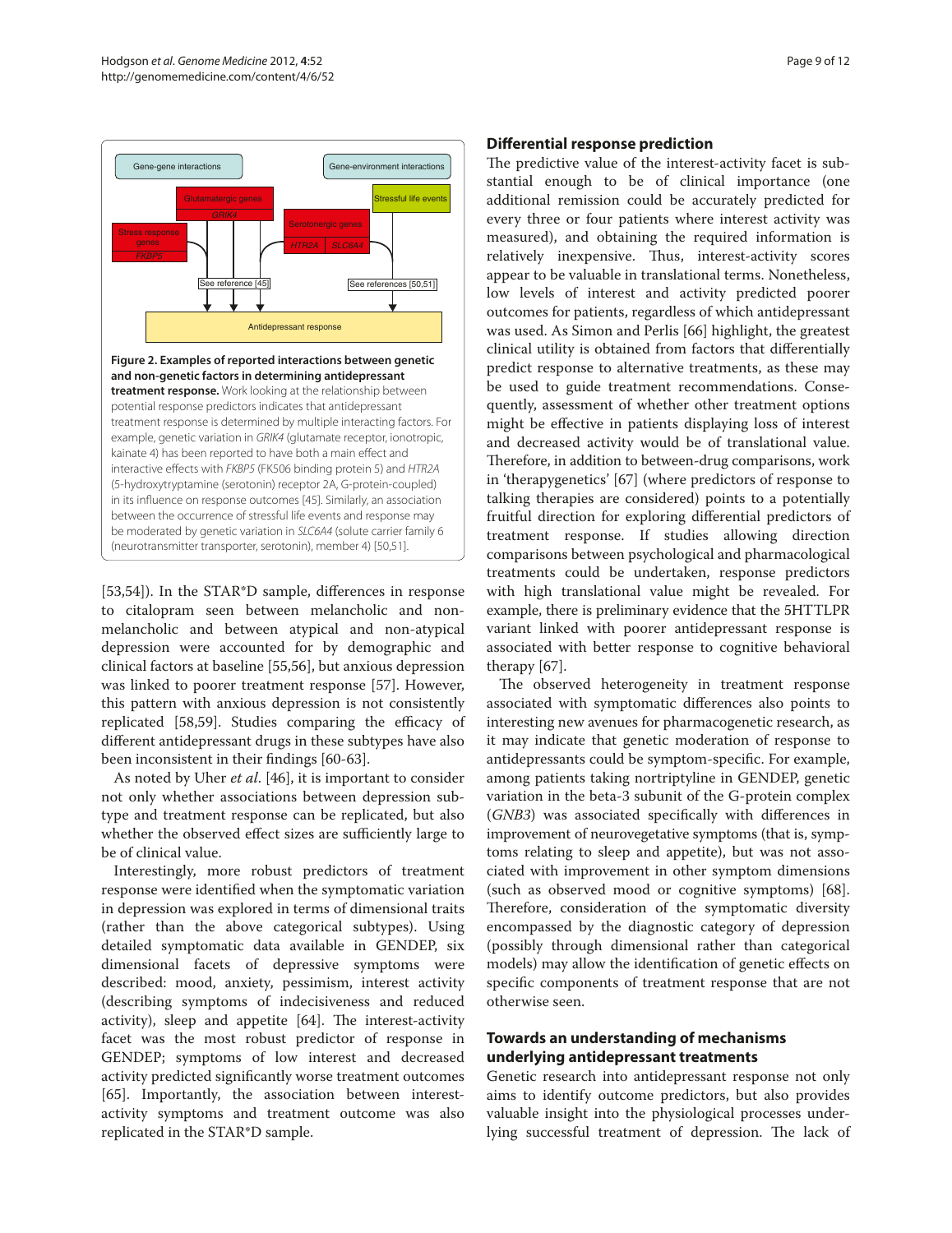strong genetic signals in either genome-wide or candidate gene studies indicates that antidepressant treatment response is not a phenotype determined by a small number of highly influential genes. Instead, the genetic evidence suggests that antidepressant treatment response is best considered a complex phenotype, determined by multiple genes of small effect. While candidate gene findings require further replication and confirmation, the evidence suggests that these genes lie in multiple, interacting biological systems.

The serotonergic system, as the canonical target for antidepressants, is a key candidate for investigators, and has been implicated with associations observed between treatment response and variation in *SLC6A4* [30] and *HTR2A* [36-38], although effect sizes are small when considered alone. The effects of successful antidepressant treatment on the HPA axis suggest that this system also plays an important role in the physiological processes that lead to remission [69]. This proposal is supported by the observed association between *FKBP5* (which acts as a regulator within this system) and treatment response [41,42]. Indeed, there has been a large research effort in attempting to develop novel antidepressants targeting the HPA system [70], although this is yet to achieve success [71]. Similarly, evidence of glutamatergic involvement in both depression and treatment response [72] has led to investigations of ketamine as another potential new treatment for depression [73], and the association between variability in the glutamatergic gene *GRIK4* and treatment response strengthens the hypothesis that this system also plays an important role in antidepressant action.

Arguably, what is most interesting about the genetic findings is that they provide preliminary indications that, rather than purely additive effects of each of the different pathways contributing to treatment response, the serotonergic, glutamatergic and HPA systems may have interactive effects. This might indicate a physiological interaction, as experimental observations in humans seem to suggest (for example, [74]).

The non-genetic predictors of response outlined here also may give an insight into the mechanisms underlying antidepressant response. For example, the finding that interest-activity symptoms (of low interest, reduced activity, indecisiveness and lack of enjoyment) predict poorer treatment response [65] could be interpreted to suggest that the pathophysiological processes producing these symptoms are, to some extent, distinct, and less well targeted by antidepressants.

Nevertheless, the identification of treatment response predictors is only the first step in understanding the actions of antidepressants; further exploration of the biological impact of these genetic variants and the mechanism by which suggested predictors may be associated with treatment response is needed, as well as a

greater understanding of how these predictors may interact.

#### **Conclusions and future directions**

Genome-wide analyses of antidepressant treatment response have proved disappointing to date, with no strong signals emerging from the three studies conducted thus far. Given the small genetic effect sizes observed in candidate gene studies, it seems that existing studies are likely to be underpowered on a genome-wide scale, and strong conclusions cannot be drawn without increasing sample sizes and undertaking formal meta-analyses.

Nonetheless, there is some evidence from candidate gene approaches within these large samples indicating that genetic variability in the serotonergic, glutamatergic and stress-response pathways may influence antidepressant treatment response. These associations remain small in effect size; no genes of interest have yet been reliably linked with clinically significant effects. This suggests that, rather than single gene effects, there may instead be multiple genetic influences that determine treatment outcomes in combination with environmental factors. The interactions between each of these various elements must be considered if we wish to better provide treatment recommendations that are optimized for each individual.

Indeed, the best-performing predictor identified in the three large GWAS samples has been the symptom dimension of interest activity, and there is some evidence for symptom-specific improvements. This indicates that the future for pharmacogenomic studies lies not only in larger samples, but also in the collection of detailed and accurate patient data, to allow the identification of any subgroup-specific relationships.

The translational value of pharmacogenetic work with antidepressants has yet to be fully realized; indeed, for real clinical utility, studies must focus on comparing different treatments for depression in order to identify differential predictors of response. Furthermore, it is likely that translation into clinics will only be achieved by combining information from multiple response predictors. Nonetheless, the candidate genes identified to date provide an insight into the mechanisms of antidepressant action, and may enable the development of novel treatments for depression.

#### **Abbreviations**

BDI, Beck Depression Inventory; bp, base pair; DSM-IV, *Diagnostic and Statistical Manual of Mental Disorders*, 4th edition; GENDEP: Genome Based Therapeutic Drugs for Depression; GenPod, Genetic and Clinical Predictors of Treatment response in Depression; GWAS, genome-wide association study; HAM-D, Hamilton Depression Rating Scale; HPA, hypothalamic-pituitary-adrenal; ICD-10, *International Classification of Diseases*, 10th revision; MADRS, Montgomery-Asberg Depression Rating scale; MARS, Munich Antidepressant Response Signatures; QIDS-SR, Quick Inventory of Depressive Symptomatology, selfreport version; SLE, stressful life event; SNP, single nucleotide polymorphism; SNRI, serotonin-norepinephrine reuptake inhibitor; SSRI, selective serotonin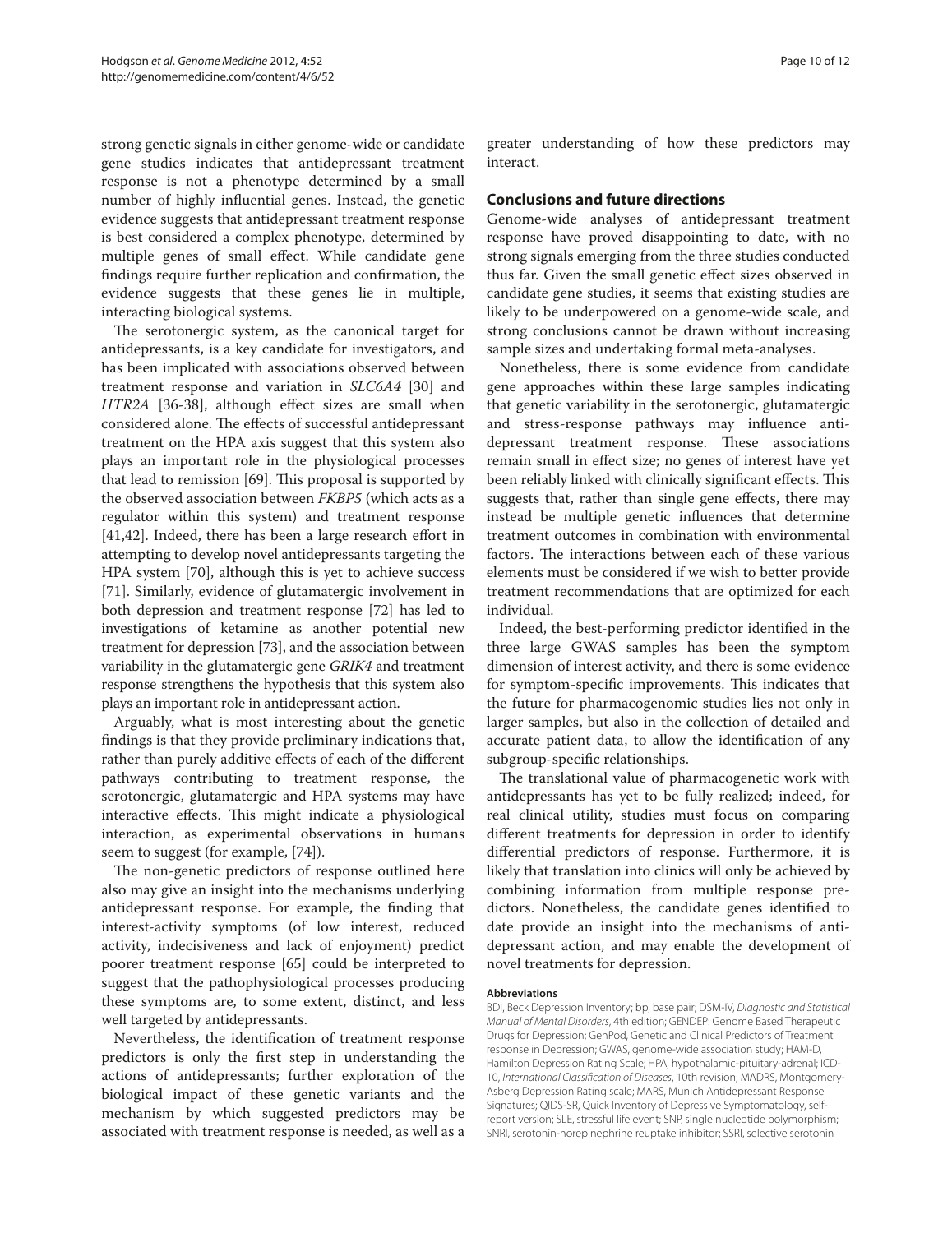reuptake inhibitor; STAR\*D, Sequenced Treatment Alternatives to Relieve Depression; TCA, tricyclic antidepressant; 5HTTLPR, serotonin transport-linked polymorphic region.

#### **Competing interests**

The authors declare that they have no competing interests.

#### **Acknowledgements**

Karen Hodgson is supported by an MRC PhD scholarship. This work was in part supported by the South London and Maudsley NHS Foundation Trust NIHR Biomedical Research Centre.

#### **Author details**

1 MRC SGDP Centre, Institute of Psychiatry, King's College London, London, SE5 A8F, UK. <sup>2</sup>Barts and the London Royal Hospital, Whitechapel, London, E1 1BB, UK.<sup>3</sup> Department of Psychiatry, Dalhousie University, Halifax, NS, Canada, B3H 2E2.

#### Published: 27 June 2012

#### **References**

- 1. Blazer DG, Kessler RC, McGonagle KA, Swartz MS: The prevalence and distribution of major depression in a national community sample: the National Comorbidity Survey. *Am J Psychiatry* 1994, 151:979-986.
- 2. Lopez AD, Murray CC: The global burden of disease, 1990-2020. *Nat Med*  1998, 4:1241-1243.
- 3. American Psychiatric Association: *Diagnostic and Statistical Manual of Mental Disorders.* 4th edition. Washington, DC: American Psychiatric Association; 1994.
- 4. World Health Organization: *ICD-10 Classifications of Mental and Behavioural Disorder: Clinical Descriptions and Diagnostic Guidelines.* Geneva: WHO; 1992.
- 5. Wing JK, Sartorius N, Üstün TB: *Diagnosis and Clinical Measurement in Psychiatry: a Reference Manual for SCAN.* Cambridge: Cambridge University Press; 1998.
- 6. Robins LN, Wing J, Wittchen HU, Helzer JE, Babor TF, Burke J, Farmer A, Jablenski A, Pickens R, Regier DA, Sartorius N, Towle LH: The Composite International Diagnostic Interview. An epidemiologic instrument suitable for use in conjunction with different diagnostic systems and in different cultures. *Arch Gen Psychiatry* 1988, 45:1069-1077.
- 7. Hamilton M: Development of a rating scale for primary depressive illness. *Br J Soc Clin Psychol* 1967, 6:278-296.
- 8. Beck AT, Ward CH, Mendelson M, Mock J, Erbaugh J: An inventory for measuring depression. *Arch Gen Psychiatry* 1961, 4:561-571.
- 9. Arroll B, Elley CR, Fishman T, Goodyear-Smith FA, Kenealy T, Blashki G, Kerse N, Macgillivray S: Antidepressants versus placebo for depression in primary care. *Cochrane Database Syst Rev* 2009:CD007954.
- 10. Thase ME, Entsuah AR, Rudolph RL: Remission rates during treatment with venlafaxine or selective serotonin reuptake inhibitors. *Br J Psychiatry* 2001, 178:234-241.
- 11. Trivedi MH, Rush AJ, Wisniewski SR, Nierenberg AA, Warden D, Ritz L, Norquist G, Howland RH, Lebowitz B, McGrath PJ, Shores-Wilson K, Biggs MM, Balasubramani GK, Fava M: Evaluation of outcomes with citalopram for depression using measurement-based care in STAR\*D: implications for clinical practice. *Am J Psychiatry* 2006, 163:28-40.
- 12. Franchini L, Serretti A, Gasperini M, Smeraldi E: Familial concordance of fluvoxamine response as a tool for differentiating mood disorder pedigrees. *J Psychiatr Res* 1998, 32:255-259.
- 13. O'Reilly RL, Bogue L, Singh SM: Pharmacogenetic response to antidepressants in a multicase family with affective disorder. *Biol Psychiatry*  1994, 36:467-471.
- 14. Ising M, Lucae S, Binder EB, Bettecken T, Uhr M, Ripke S, Kohli MA, Hennings JM, Horstmann S, Kloiber S, Menke A, Bondy B, Rupprecht R, Domschke K, Baune BT, Arolt V, Rush AJ, Holsboer F, Muller-Myhsok B: A Genomewide association study points to multiple loci that predict antidepressant drug treatment outcome in depression. *Arch Gen Psychiatry* 2009, 66:966-975.
- 15. Garriock HA, Kraft JB, Shyn SI, Peters EJ, Yokoyama JS, Jenkins GD, Reinalda MS, Slager SL, McGrath PJ, Hamilton SP: A genomewide association study of citalopram response in major depressive disorder. *Biol Psychiatry* 2010, 67:133-138.
- 16. Uher R, Perroud N, Ng MY, Hauser J, Henigsberg N, Maier W, Mors O, Placentino A, Rietschel M, Souery D, Zagar T, Czerski PM, Jerman B, Larsen ER,

Schulze TG, Zobel A, Cohen-Woods S, Pirlo K, Butler AW, Muglia P, Barnes MR, Lathrop M, Farmer A, Breen G, Aitchison KJ, Craig I, Lewis CM, McGuffin P: Genome-wide pharmacogenetics of antidepressant response in the GENDEP project. *Am J Psychiatry* 2010, 167:555-564.

- 17. Rush AJ: STAR\*D: what have we learned? *Am J Psychiatry* 2007, 164:201-204.
- 18. Rush AJ, Trivedi MH, Ibrahim HM, Carmody TJ, Arnow B, Klein DN, Markowitz JC, Ninan PT, Kornstein S, Manber R, Thase ME, Kocsis JH, Keller MB: The 16-Item Quick Inventory of Depressive Symptomatology (QIDS), clinician rating (QIDS-C), and self-report (QIDS-SR): a psychometric evaluation in patients with chronic major depression. *Biol Psychiatry* 2003, 54:573-583.
- 19. Urso ML, Chen YW, Scrimgeour AG, Lee PC, Lee KF, Clarkson PM: Alterations in mRNA expression and protein products following spinal cord injury in humans. *J Physiol* 2007, 579:877-892.
- 20. Giguere V, Beatty B, Squire J, Copeland NG, Jenkins NA: The orphan nuclear receptor ROR alpha (RORA) maps to a conserved region of homology on human chromosome 15q21-q22 and mouse chromosome 9. *Genomics*  1995, 28:596-598.
- 21. Uher R, Maier W, Hauser J, Marusic A, Schmael C, Mors O, Henigsberg N, Souery D, Placentino A, Rietschel M, Zobel A, Dmitrzak-Weglarz M, Petrovic A, Jorgensen L, Kalember P, Giovannini C, Barreto M, Elkin A, Landau S, Farmer A, Aitchison KJ, McGuffin P: Differential efficacy of escitalopram and nortriptyline on dimensional measures of depression. *Br J Psychiatry* 2009, 194:252-259.
- 22. Montgomery SA, Asberg M: A new depression scale designed to be sensitive to change. *Br J Psychiatry* 1979, 134:382-389.
- 23. Akita K, von Holst A, Furukawa Y, Mikami T, Sugahara K, Faissner A: Expression of multiple chondroitin/dermatan sulfotransferases in the neurogenic regions of the embryonic and adult central nervous system implies that complex chondroitin sulfates have a role in neural stem cell maintenance. *Stem Cells* 2008, 26:798-809.
- 24. Raison CL, Miller AH: Is depression an inflammatory disorder? *Curr Psychiatry Rep* 2011, 13:467-475.
- 25. Pe'er I, Yelensky R, Altshuler D, Daly MJ: Estimation of the multiple testing burden for genomewide association studies of nearly all common variants. *Genet Epidemiol* 2008, 32:381-385.
- 26. Horstmann S, Binder EB: Pharmacogenomics of antidepressant drugs. *Pharmacol Ther* 2009, 124:57-73.
- 27. Heils A, Teufel A, Petri S, Stober G, Riederer P, Bengel D, Lesch KP: Allelic variation of human serotonin transporter gene expression. *J Neurochem*  1996, 66:2621-2624.
- 28. Smeraldi E, Zanardi R, Benedetti F, Di Bella D, Perez J, Catalano M: Polymorphism within the promoter of the serotonin transporter gene and antidepressant efficacy of fluvoxamine. *Mol Psychiatry* 1998, 3:508-511.
- 29. Serretti A, Kato M, De Ronchi D, Kinoshita T: Meta-analysis of serotonin transporter gene promoter polymorphism (5-HTTLPR) association with selective serotonin reuptake inhibitor efficacy in depressed patients. *Mol Psychiatry* 2007, 12:247-257.
- 30. Huezo-Diaz P, Uher R, Smith R, Rietschel M, Henigsberg N, Marusic A, Mors O, Maier W, Hauser J, Souery D, Placentino A, Zobel A, Larsen ER, Czerski PM, Gupta B, Hoda F, Perroud N, Farmer A, Craig I, Aitchison KJ, McGuffin P: Moderation of antidepressant response by the serotonin transporter gene. *Br J Psychiatry* 2009, 195:30-38.
- 31. Lewis G, Mulligan J, Wiles N, Cowen P, Craddock N, Ikeda M, Grozeva D, Mason V, Nutt D, Sharp D, Tallon D, Thomas L, O'Donovan MC, Peters TJ: Polymorphism of the 5-HT transporter and response to antidepressants: randomised controlled trial. *Br J Psychiatry* 2011, 198:464-471.
- 32. Hu X-Z, Rush AJ, Charney D, Wilson AF, Sorant AJM, Papanicolaou GJ, Fava M, Trivedi MH, Wisniewski SR, Laje G, Paddock S, McMahon FJ, Manji H, Lipsky RH: Association between a functional serotonin transporter promoter polymorphism and citalopram treatment in adult outpatients with major depression. *Arch Gen Psychiatry* 2007, 64:783-792.
- 33. Mrazek DA, Rush AJ, Biernacka JM, O'Kane DJ, Cunningham JM, Wieben ED, Schaid DJ, Drews MS, Courson VL, Snyder KA, Black JL, 3rd, Weinshilboum RM: SLC6A4 variation and citalopram response. *Am J Med Genet B Neuropsychiatr Genet* 2009, 150B:341-351.
- 34. Taylor MJ, Sen S, Bhagwagar Z: Antidepressant response and the serotonin transporter gene-linked polymorphic region. *Biol Psychiatry* 2010, 68:536-543.
- 35. Drevets WC: Neuroimaging studies of mood disorders. *Biol Psychiatry* 2000, 48:813-829.
- 36. McMahon FJ, Buervenich S, Charney D, Lipsky R, Rush AJ, Wilson AF, Sorant AJ,